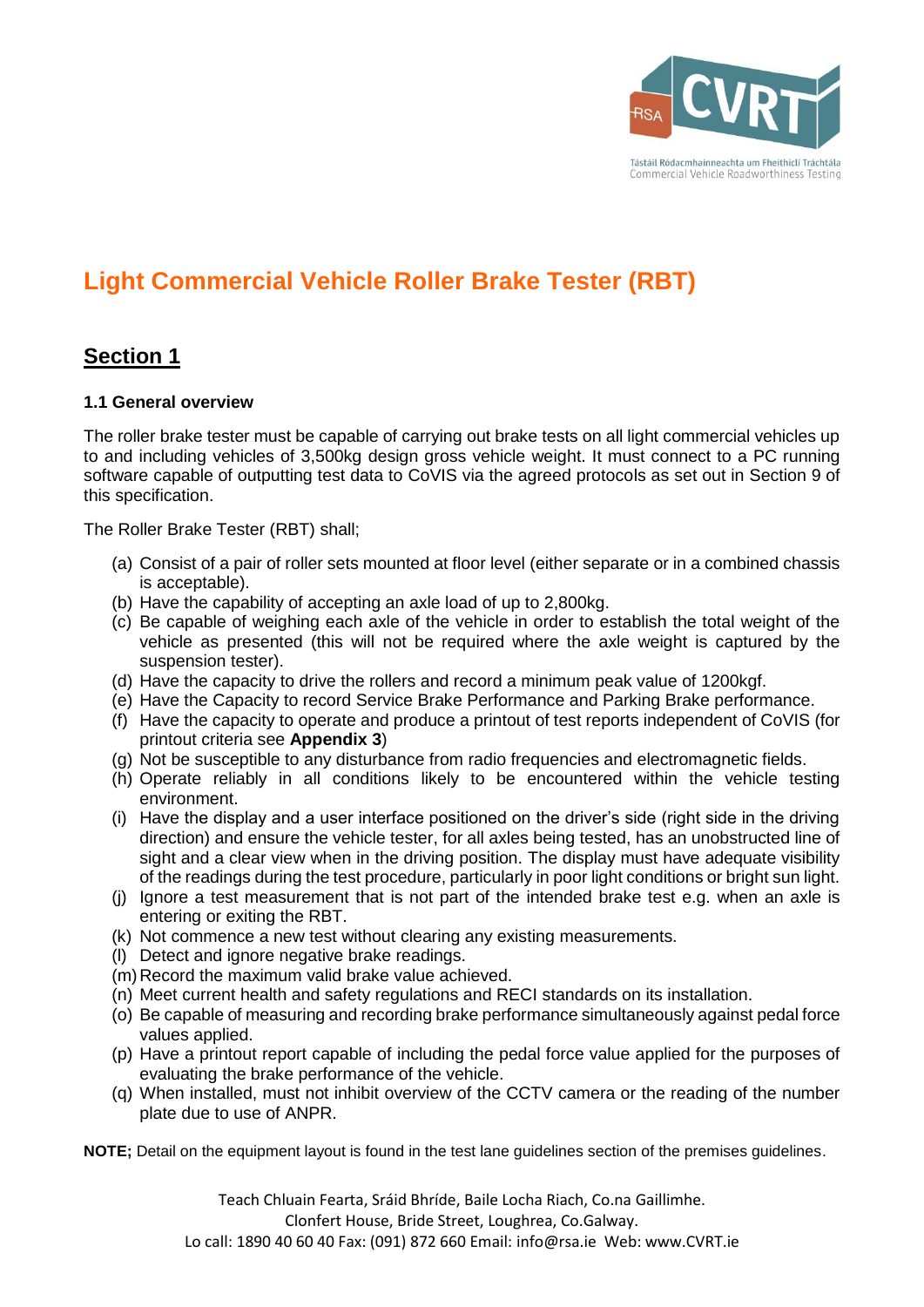## **2.1 Roller Set drive motor control system**

LCV roller set drive motors may start under the following conditions.

- (a) A means to detect if a brake is applied on start-up of the roller set and switch off drive motors to prevent sudden ejection of vehicle and/or possible tyre damage.
- (b) A means of manually stopping both roller sets when correctly occupied by an axle i.e. if you press the stop button on the remote control for either roller then both rollers shall stop.
- (c) An emergency stop function that cuts power to drive motors and that is triggered from any emergency stop device located within the LCV test lane – see **Appendix 1** for further detail.
- (d) An automatic means of stopping either roller set individually when the tyre to roller slip reaches a pre-set limit in the range 20% to 30%.
- (e) A means of preventing either roller set operating unless both left and right wheel sets are correctly located in the RBT, except following calibration in which case it shall be operated by the authorised RBT technician only.

A RBT may have automatic start up enabled when;

- (f) The brake testing area prevents any access to the underside of vehicle when a brake test is in progress e.g. where a pit sharing the brake testing area with the inspection area allows access and in this situation, an automatic start up is not permitted.
- (g) A delay on start up for a minimum of 3 seconds when condition (e) is met.

**NOTE:** If (f) and (g) conditions are not met the RBT **must not** have automatic start up enabled

### **2.2 SLIP CONDITIONS**

- (a) The slip value remains below the limit throughout the full range of brake force, and if variations occur in the power supply, the means of stopping the roller set shall include actual measurement of the speed of the sensing roller and the speed of the motor/drive roller train.
- (b) A tyre to roller slip of 20% is when the surface speed of the vehicle wheel equals 80% of the surface speed of the RBT rollers.
- (c) When both roller sets are running simultaneously and one wheel locks out, the RBT shall have the capability to;
	- (i) Allow the other wheel continue to rotate until maximum brake force is achieved and record the readings at that instance

#### **AND**

(ii) Stop the other wheel from rotating and record the readings at that instance.

**NOTE;** For the avoidance of doubt, the RBT should have the facility to operate both of the above options, as directed by the Authority.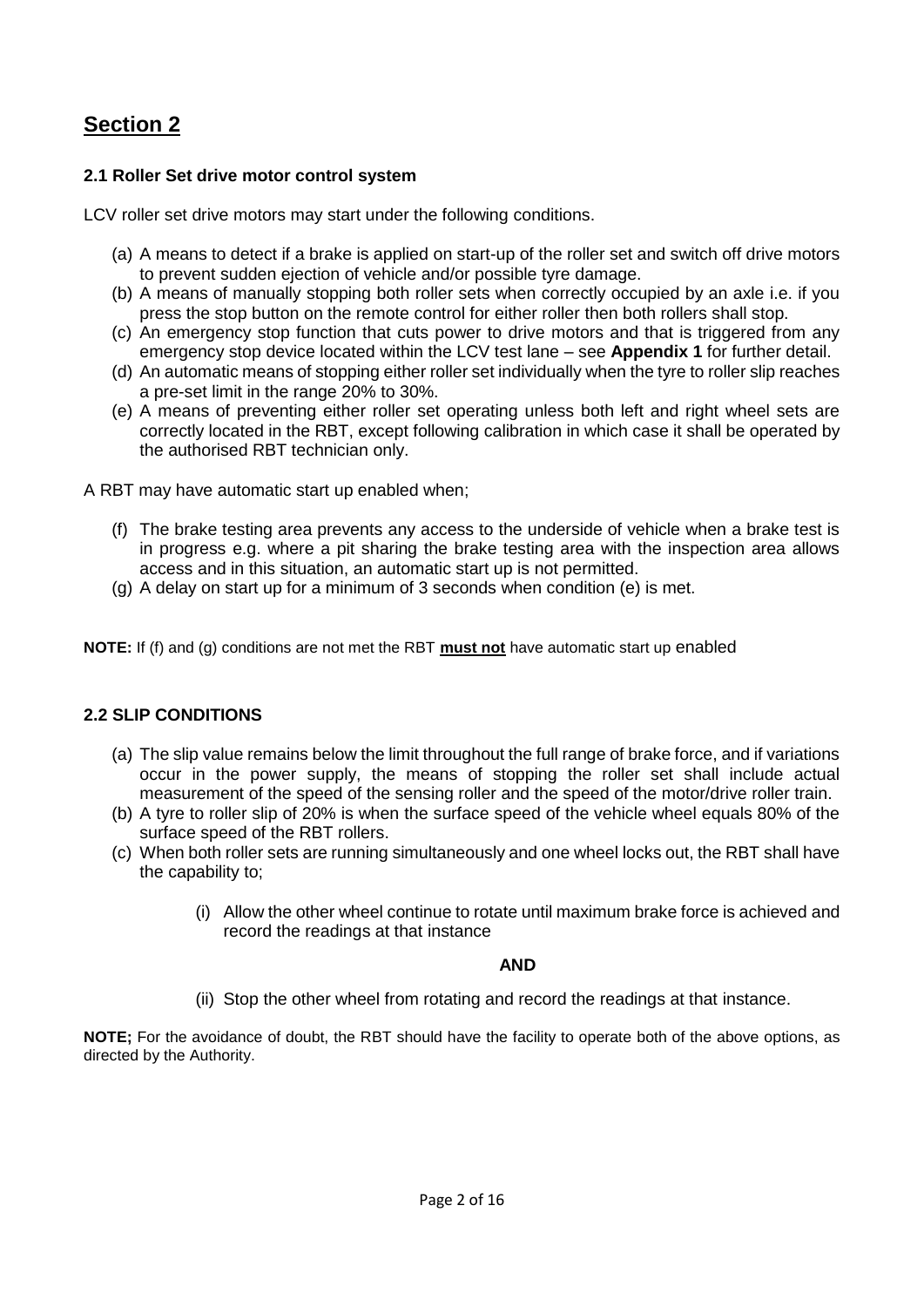### **3.1 User Controls**

The user controls / remote control shall be:

- (a) Manually operated if conditions (f) and (g) in section 2 are not met for roller start up.
- (b) Suitably identified in English or with acceptable intuitive symbols.
- (c) Capable of starting the roller sets independently or simultaneously.
- (d) Capable of stopping the RBT.
- (e) Capable of being operated from the vehicle driving seat by remote control.
- (f) Suitable secondary operating controls shall be available on the console, or equivalent

If the remote control unit is not hard-wired:

- (g) The wireless remote control shall operate consistently and reliably at any stage of the test procedure. Where direct line of sight technology is used the remote control receiver shall be located within one meter of the furthest display and shall directly face the operator at each testing position. Should the distance between the receiver and the transmitter (remote control) exceed the useable range an additional receiver must be installed that is located at a closer range and mounted to the same standard.
- (h) The unit shall be resistant to spurious signals from other sources.
- (i) On installation of the RBT or its accessories, if it is found to be creating an interference with existing test equipment, where no issue was found prior to the introduction of the new equipment, the onus is on the new equipment to provide an alternative means of communication (channel/ frequency change etc.) that avoids such interference.
- (j) A system shall be in place to ensure that each unit is dedicated to operate only one RBT when two or more are used in close proximity.
- (k) Provision for safe and convenient storage shall be provided for the remote control unit when not in use.

In addition, there shall be:

- (l) A visual indication for the user on the display console showing:
	- (i) When each roller set is in operation, and
	- (ii) If the RBT has a bi-directional facility, whether the roller sets are operating in 'forward' or 'reverse' direction.
- (m)Where there is a restriction on automatic operation of the RBT, a durable notice stating 'RBT shall NOT be used in automatic mode for vehicle testing' should be displayed.

## **Section 4**

### **4.1 Roller specification**

The rollers shall have;

- (a) A surface coating, such as a plastic corundum, that is durable and not likely to cause undue tyre damage i.e. a metal mesh or metal weld splatter is not acceptable.
- (b) A roller to tyre co-efficient of friction of not less than 60% in wet conditions.
- (c) The following dimensions:
	- (i) Minimum outer diameter 180mm
	- (ii) Minimum length of 890mm (of the cylinder)
	- (iii) Not greater than 500mm between roller centres
	- (iv) Not greater than 880mm between inner ends of the high friction surfaces of the left and right rollers.
	- (v) Not less than 2600mm between outer ends of the high friction surfaces of the left and right rollers.
	- (vi) When running a constant surface speed in the range 2 to 5.5 km/h.

**NOTE:** The speed of the rollers shall remain within the specified range throughout the full range of brake force.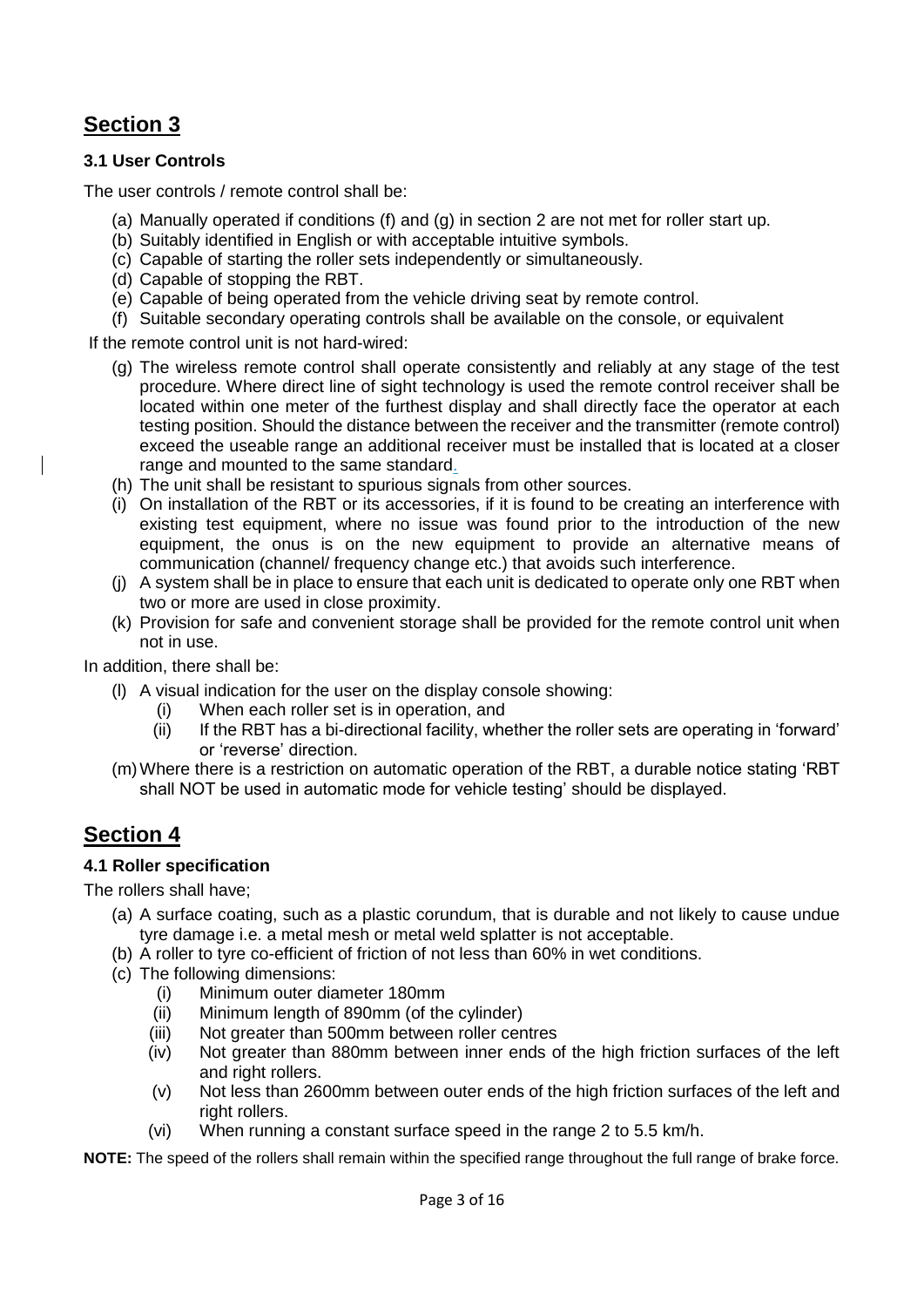## **5.1 Roller Set specification - Mechanical and Floor installation**

The Roller set shall be securely installed in the ground flush to the finish floor. The outer top edge of the RBT perimeter shall not be lower than the finished floor or protrude more than 15mm. No part of the RBT shall protrude more than 50mm of the surrounding finished floor. In the case where the weight of the axle is not determined by the suspension tester the RBT shall float freely within the floor frame suspended by a load cell mechanism. Its mechanical design shall have;

- (a) A drive system capable of a 150% of the max torque applied.
- (b) A slip bar mechanism that monitors wheel rotation speed and occupation of roller set. The slip bar must have a sufficient range to ensure it can operate from all tyres usually fitted to a vehicles tested in the LCV test lane.
- (c) CE approved guards, in particular chain and sprocket guards

## **Section 6**

#### **6.1 Roller set Specification - features**

The roller set shall have the following features;

- (a) A drive out assistance in the form of a speed limiting or a locking mechanism of the roller.
- (b) Soft start control of the drive motors.
- (c) Permanent four wheel drive capability using the single wheel counter rotation method automatic start up is not permitted when using this facility

## **Section 7**

### **7.1 Brake Force Display Unit**

The brake force display shall;

- (a) Indicate in units of kilogram force (kgf).
- (b) Indicate the brake force individually for each wheel on an axle.
- (c) Be analogue and sufficiently sensitive to show the variations in brake force caused by excessive drum ovality or disc run out.
- (d) Include a digital display of brake force which shall be of a size that is readable from the vehicle driving position.
- (e) Have the means to display max brake force value not less than 1200kgf
- (f) Have:
	- (i) 10kgf dial graduations from zero up to and including 240kgf.
	- (ii) 20kgf dial graduations from 240kgf up to and including 800kgf.
	- (iii) 50kgf dial graduations from 800kgf and above.
- (g) Indicate individually for each roller set when a wheel lock occurs.
- (h) Retain the maximum brake force values until either the indication is manually reset or the rollers are restarted.
- (i) Have a provision for the brake force unit to be displayed in Kilo Newton (KN) by a software setting if a TV/Computer monitor is used to display the values.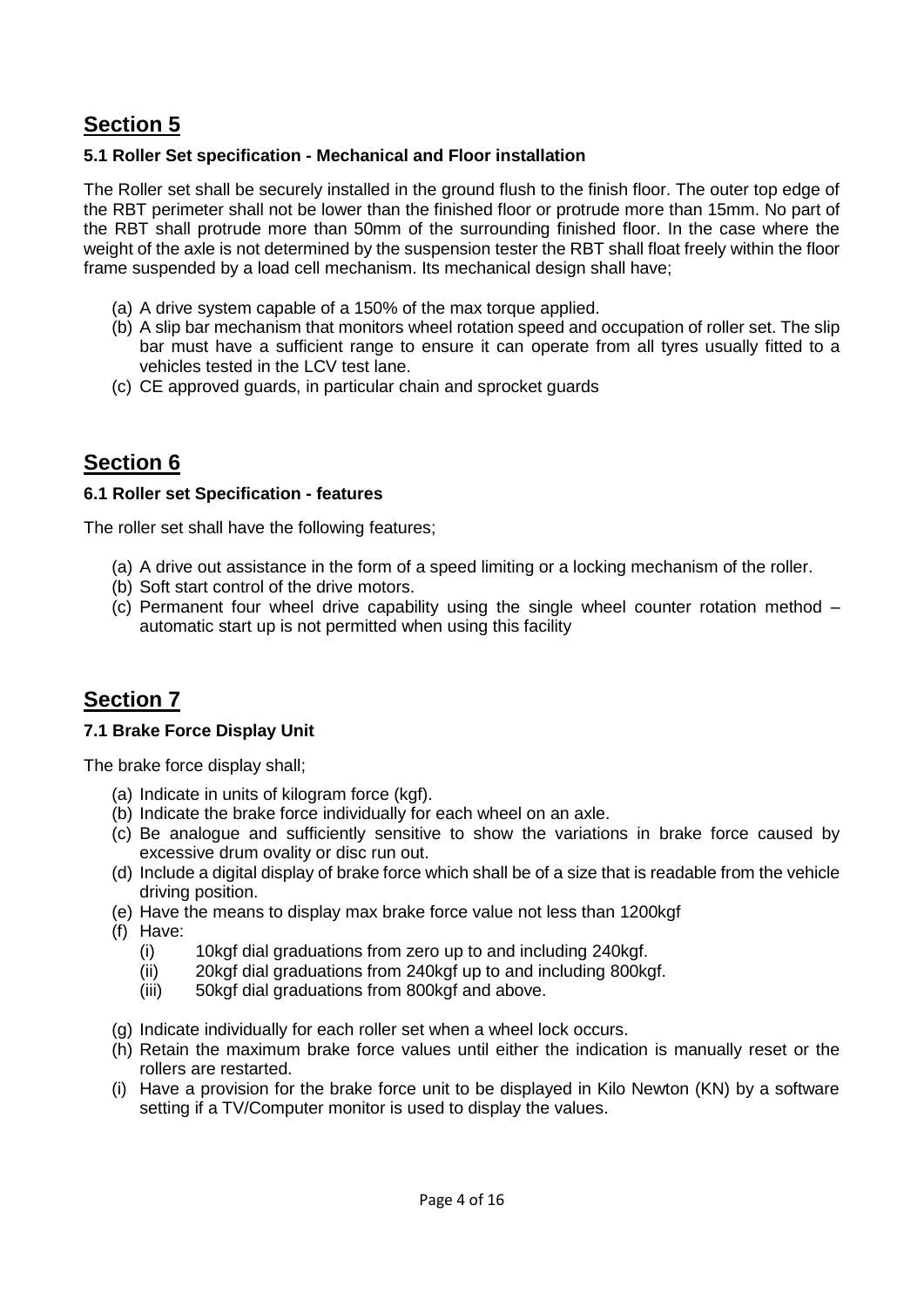## **8.1 Brake Efficiency, Imbalance, Evaluation**

The RBT shall calculate and display the value of:

- (a) Brake efficiency, calculated from the total brake force and expressed as a percentage of the static vehicle weight presented.
- (b) If the RBT is equipped with a device for indicating maximum brake imbalance it shall;
	- (i) be inhibited when both left and right brake forces are 25kgf or less,
		- (ii) function when one or both brake forces exceed 25kgf and display the numerical difference between left and right brake forces as a percentage of the higher brake force, i.e.

Imbalance  $(\%)$  = high force – low force  $X$  100. high force

(c) Pass / fail limits must correspond to the limits applied by the Authority and stored within CoVIS for brake performance and imbalance on each axle for each category and for overall performance.

## **Section 9**

#### **9.1 Connection to CoVIS**

- (a) The host PC must be capable of connecting to the CoVIS network via the internal test centre network or directly to the CoVIS LAN.
- (b) The RBT and its host must have the capability to receive test orders transmitted by CoVIS and return test results to CoVIS using the ASA network secure common industry standard interface (see example in **Appendix 5** below).

### **9.2 Outputs required for CoVIS**

- (a) The RBT shall have the capacity to electronically transmit maximum test measurement values for the following
	- (i) Left and right service brakes on each axle
	- (ii) Left and right parking brakes on the applicable axle/s
	- (iii) Static presented weight of each axle
	- (iv) Left and right ovality of disk / drum on each axle
	- (v) Pedal force applied on each axle test
- (b) It must transmit specific measurement values i.e. a calculated result is not acceptable
- (c) The unit of brake force and pedal force measurement returned will contain the value in kgf or as otherwise agreed.
- (d) The unit of static weight in Kilograms
- (e) The RBT must provide a start date/time for each test.
- (f) The RBT must provide an end date/time for each test.
- (g) The RBT must provide the serial number of the equipment used for each test.

**NOTE**; Further detail is shown in **Appendix 5**

### **9.3 Input Test order detail from CoVIS**

Use the standard ASANetwork requirements input data.

- (a) CoVIS sends the following for all test orders:
	- (i) Order type id
	- (ii) Order Description
	- (iii) Reg No,
	- (iv) EU Vehicle Category
	- (v) Date of first registration
	- (vi) No Axles
	- (vii) Fuel Type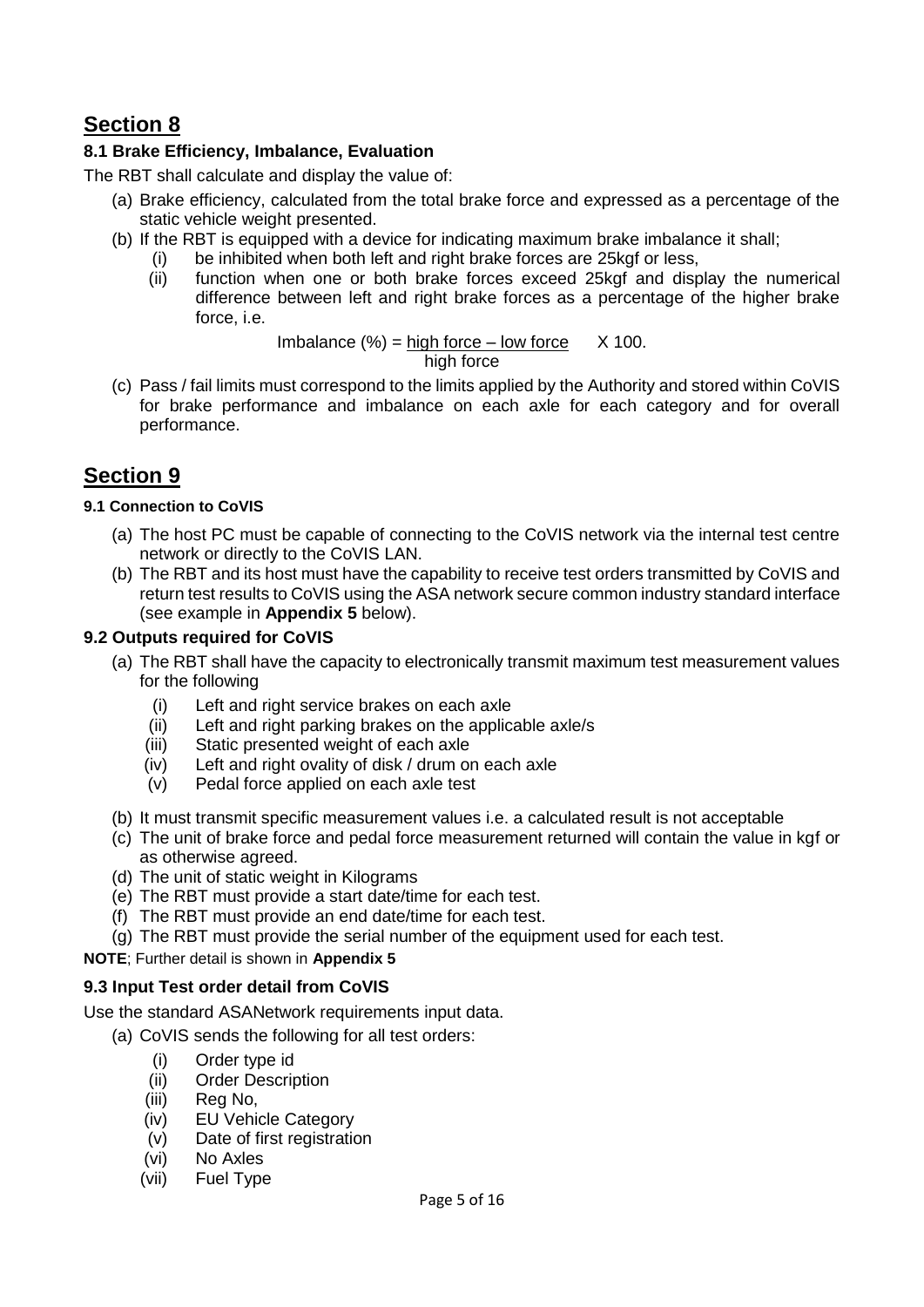### **10.1 Documentation/Identification**

- (a) The RBT shall have a durable identification mark on its exterior or its control unit showing the make, model and serial number.
- (b) The manufacturer of the RBT shall provide a clear and easy to understand user manual, written in English and available at any time to the test centre, which shall explain how it operates, including the function of each aspect of the RBT.
- (c) The manufacturer of the RBT shall provide a recommended "maintenance procedure". It shall highlight key components and wear parts that affect the accuracy of measurement values.

## **Section 11**

## **11.1 Calibration**

(a) The Calibration service provider, as part of their quality programme, shall adhere to the CITA 9B Quality Requirements (see **Appendix 4**).

## **11.2 Brake Force Measurement**

The calibration equipment shall:

- (a) Be capable of checking brake force accuracy at the following values: Low range: 0, 100, 200, 400, 600, 800, 1200 kgf
- (b) If the brake force measurement is displayed on a VDU, the accuracy of the brake force measurement shall be judged against the digital values.
- (c) If traditional dials are used, they should correspond to the digital values and be included as part of the calibration process.

Also;

- (d) All component parts of the calibration device, including any weights, shall be individually marked with an identity number. Each calibration device produced shall require its own certificate.
- (e) If the certificate or any other relevant document produced for the calibration device is not in English, the applicant shall make available a translation into English.
- (f) When the static calibration has been completed, to assess the level of torque required to rotate each roller set drive train mechanism, including any unexpected cause of increased friction such as a failing roller bearing or a bent shaft, the following test shall be carried out:
	- (i) With the RBT in 'calibration mode' and with no vehicle in the rollers, the rollers shall be rotated and the brake force displayed shall not exceed 25 kgf.
- (g) The RBT brake force readings shall be accurate to within;
	- (i)  $+/-3$  kgf of the true value from zero up to and including 100 kgf.
	- $(ii)$  +/-3 per cent of the true value for all readings between 100 and 2000 kgf.
- (h) The RBT brake force calibration device shall be accurate to within;
	- $(i)$  +/-0.3 kgf of the true value from zero up to and including 100 kgf.
	- (ii)  $+/-0.3$  per cent of the true value for all readings above 100 kgf.

**NOTE –** If the Calibration Equipment is certified to calibrate in KN then the verification of accuracy shall be in KN.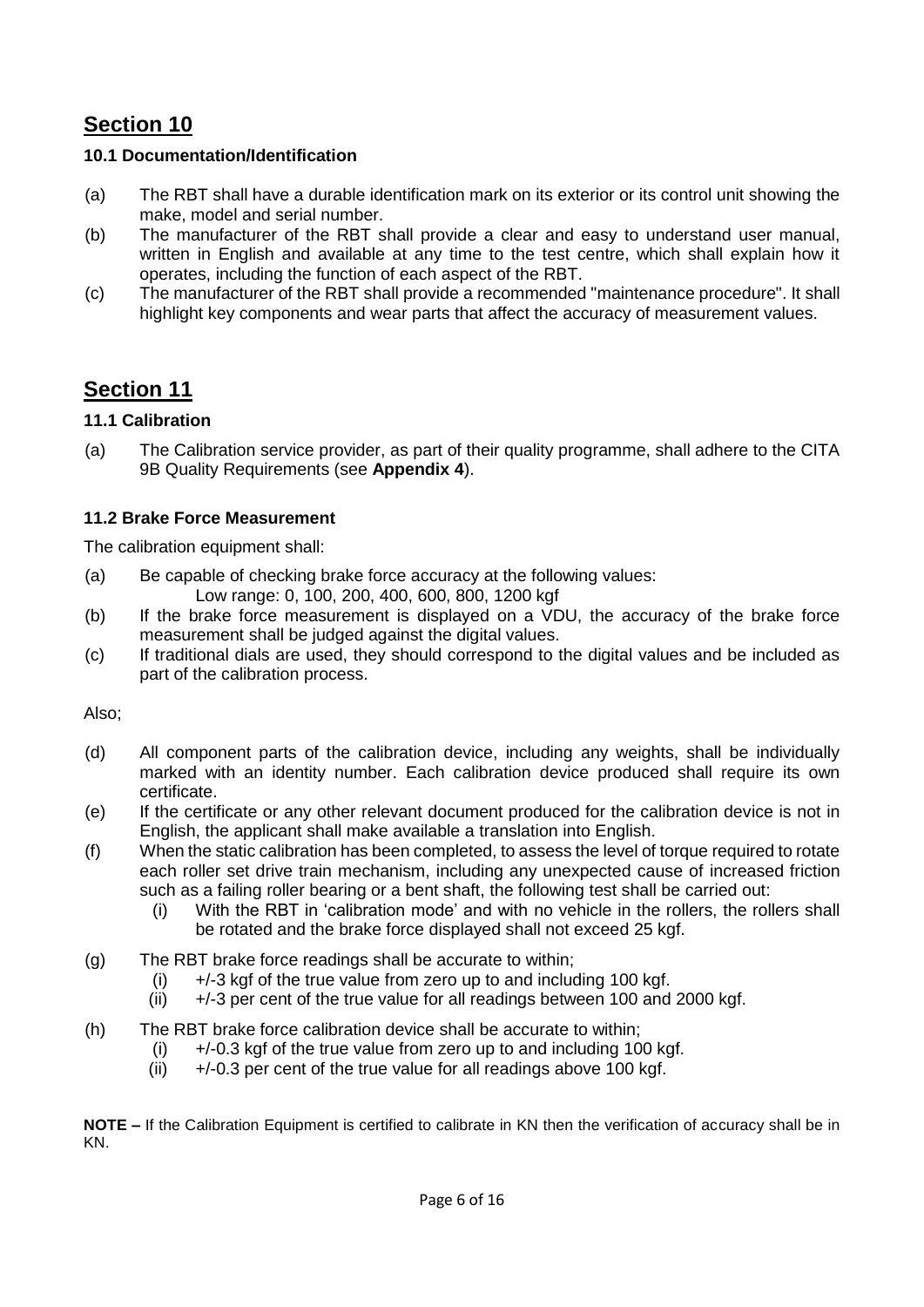## **11.3 Weight Calibration**

*(Where the weight is determined from the integrated suspension tester the following does not apply).* 

The calibration equipment shall:

- (a) Be capable of checking mass axle weight up to minimum 30% of the end range value of the RBT. If the Weight measurement is displayed on a VDU, the accuracy of the weight measurement shall be judged against the digital values. Traditional dials shall indicate the same values (if applicable)
- (b) Have a method and operational accuracy that is certified and traceable to a national physical standard.

Also;

- (c) All component parts of the calibration device, including any mobile weight scale handset, shall be individually marked with an identity number to enable all parts to be kept together as a set. The certificate shall relate to the set and each calibration device produced shall require its own certificate.
- (d) If the certificate or any other relevant document produced for the calibration device is not in English, the applicant shall make available a translation into English.
- (e) When the static calibration has been completed, a drive on of the target weight axle used in calibration in normal operating mode shall verify the weight readings.
- (f) The RBT weigh scales readings shall be accurate to within;
	- (i)  $+/-3$  kg of the true value from zero up to and including 100 kg.
	- (ii)  $+/-3$  per cent of the true value for all readings between 200-2000 kg.
- (g) The RBT weigh scales calibration device shall be accurate to within;
	- (i)  $+/-0.3$  kg of the true value from zero up to and including 100 kg.
	- $(ii)$  +/-0.3 per cent of the true value for all readings above 100 up to 600 kg.

#### **11.4 Calibration – Key Points**

- (a) The manufacturer of the RBT shall, if requested, provide a technical handbook in English with a description of the calibration technology for review by the RSA.
- (b) The calibration procedure shall match the manufacturer's recommendation.
- (c) For an initial set up, the installer shall provide a calibration certificate.
- (d) A person with recognised training of the RBT shall calibrate the equipment every 12 months, or more frequently if required, using calibration equipment as specified by the RBT manufacturer.
- (e) A condition report shall be completed by a person with recognised training of the RBT. See **Appendix 2**
- (f) A condition report on the RBT shall be carried out at 12 month intervals or if the RBT is potentially damaged in any way. See **Appendix 2**

**NOTE:** Valid and current calibration certificates shall be scanned and uploaded to CoVIS. An original hard copy shall be stored securely and made accessible for inspection for 12 months.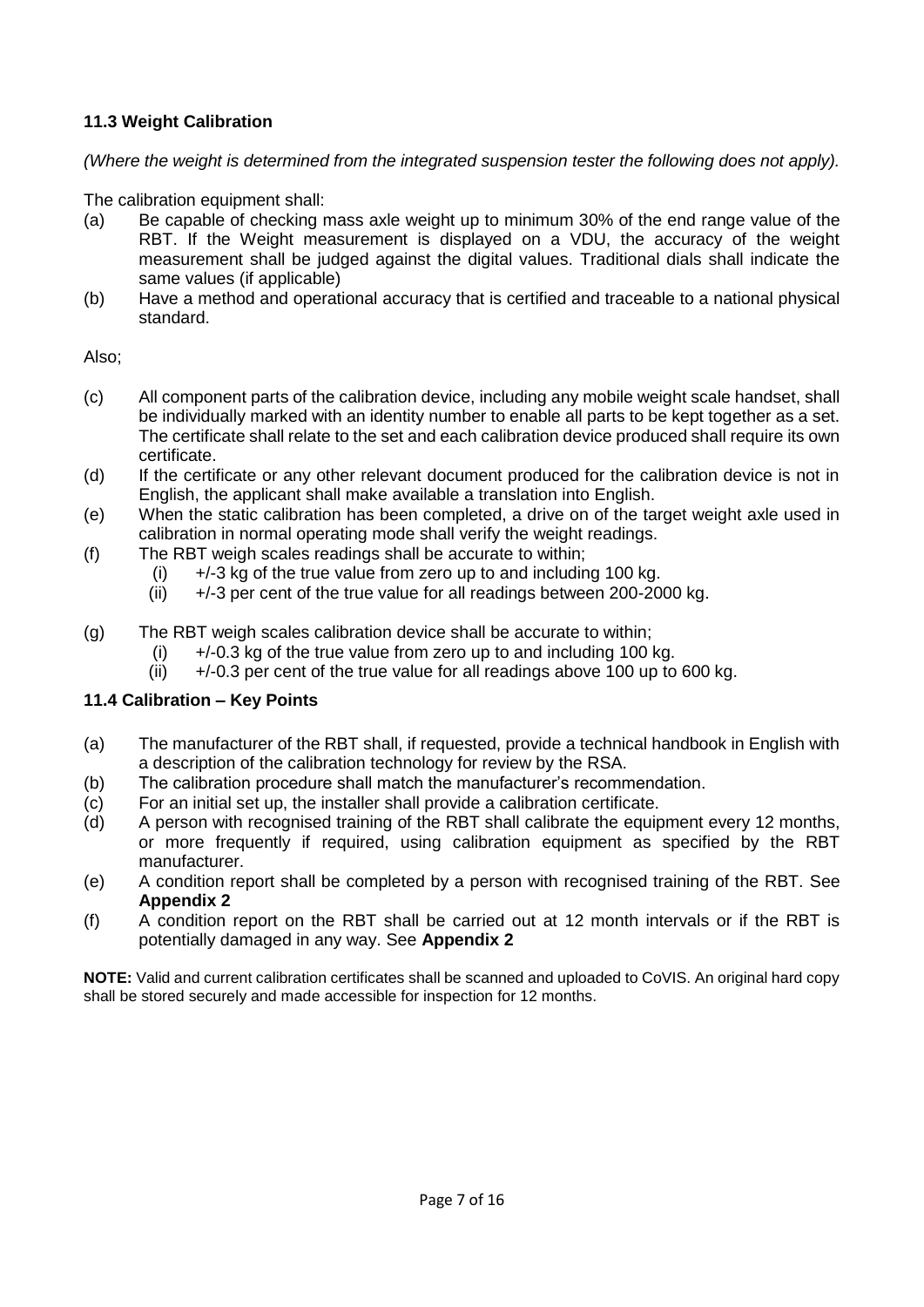## **Emergency Stop Device**

**Important** – The installation of all emergency stop devices must meet with all Health and Safety regulations and must also comply with all the equipment manufacturers' requirements.

In addition to these requirements, the Authority recommends that, where appropriate, the installation of useful and appropriately located emergency stop devices that enhance the safety of personnel working within the test centre.

#### **Function**

In the event of an emergency there should be EU approved emergency stop device(s) with means of cutting the power supply to the motors on both sets of rollers if the function alleviates the level of danger should an emergency incident arise.

#### **Basic Requirements of an Emergency Stop Device**

- Where required, equipment must be fitted with emergency stop(s) to enable actual or impending danger to be averted quickly as possible, unless an emergency stop device would not lessen the risk.
- The emergency stop device must be clearly identifiable, clearly visible and quickly accessible.
- The emergency stop function must be available and operational at all times, regardless of the operating mode.
- Disengaging the emergency stop device must not restart the machinery but only permit restarting.
- Emergency stop devices must be a back-up to other safeguarding measures.

#### **Routine checks and maintenance**

In the case of the emergency stop devices, frequent inspections should be considered part of the formal equipment routine inspection and testing process to ensure that they will operate in an actual emergency situation.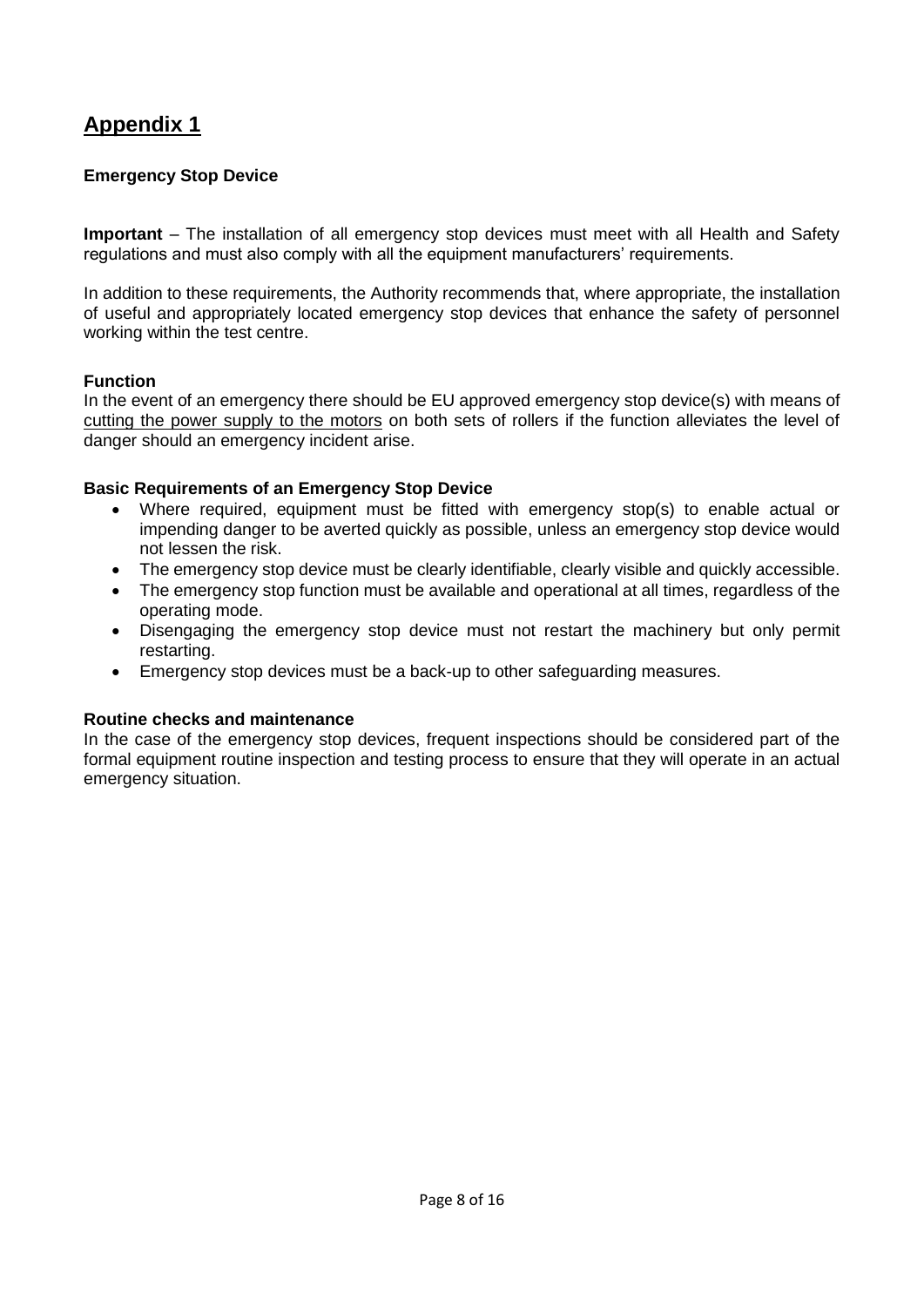### **Recommended Minimum key points for compilation of a Condition report on a RBT**

Particular attention shall be made to the following and noted;

#### **Rollers;**

- The high friction coating is not flat and smooth due to wear
- The high friction coating is evenly applied particularly in the case of local patching
- A bare metal patch in the high friction area does not exceed 20% of the contact surface area of any given tyre
- The roller is perfectly cylindrical and free of dents
- Bearing mounts bolts are tight
- Roller bearings are smooth and running free with no play in shaft or vibration
- Bearing sets are greased or adequately lubricated

#### **Drive train;**

- Sprocket teeth are not excessively worn, bent or broken.
- All Sprocket bolts present and are sufficiently tightened.
- Chain links are all present and in good condition
- Chain is adequately tensioned.
- Chain is adequately greased but not over greased that it is accumulating dirt
- Chain tensioning mechanism is in good condition (where applicable)

#### **Drive motor and gearbox**

- Cooling fins on motor are cleared of dirt
- Bearing mounts on motor/ gearbox are tight
- Bearings are smooth and running free with no play in shaft or vibration
- Bearing sets are greased or adequately lubricated.
- Drive sprocket not excessively worn, bent or broken.
- Drive Sprocket aligned with chain tensioner and roller sprockets.

#### **Electrical instrumentation and control unit**

- Emergency stop devices are operating correctly and are accessible.(see **Appendix 1**)
- Strain gauge is in good condition and is correctly positioned. Detectable play is within manufacturer's specification.
- Slip bar sensors are not damaged and have adequate clearance
- Cables are neatly strapped and clear of moving mechanical parts
- All junction boxes are clean and dry, in good condition and lids closed with adequate screws
- Cable Ducting/conduit in good condition and mounted correctly
- Cable glands are tight
- Remote control casing is in good condition and battery life is adequate for uninterrupted vehicle testing
- Correct time and date (EU format) is noted on RBT host PC. Reference against Covis PC
- Automatic summer time adjustment is set and configured for local Irish time and settings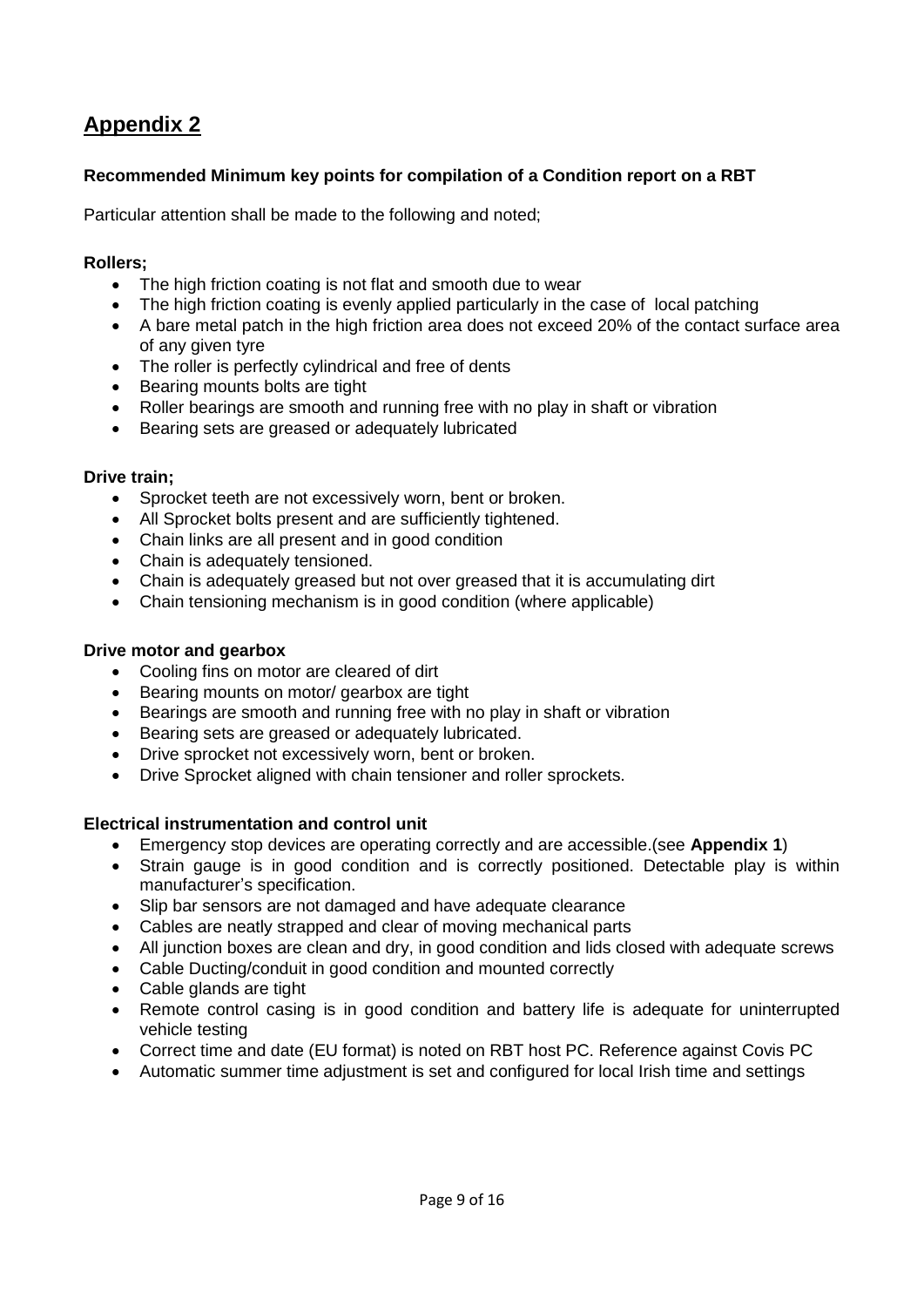#### **Mechanical –roller set**

- No detectable rocking present in the roller set load cell mounting points (where applicable).
- Plates/guards are not bent and all bolts retaining them are present and tight.
- Slip bar spins smooth and free no detectable vibration or play in the bearings.
- Slip bar is not damaged or bent bar does not rotate off centre.
- Travel mechanism of slip bar operates evenly and smoothly.
- Spring / gas strut on slip bar travel mechanism operates in the full range. End stops are in good condition
- Free of obstruction (or excessive dirt and debris) surrounding the roller set pit that may affect the free movement of the suspended roller set and in turn the accuracy of the weight readings (where applicable)

**NOTE; these are recommended minimum key points for compilation of a condition report. Any other check recommended by the equipment manufacturer should be included.**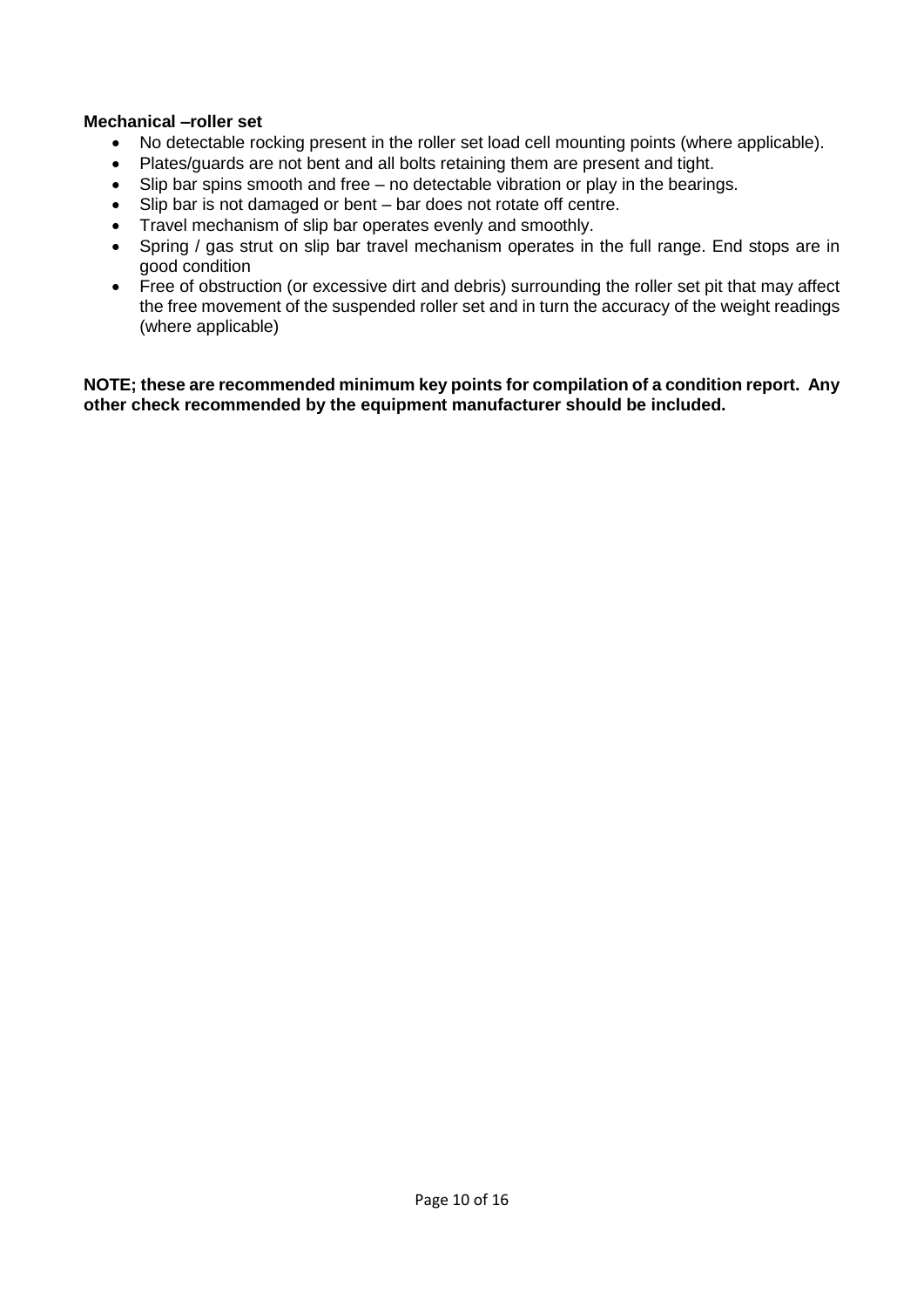### **Printout report**

Key Points;

- The test values on the print out report must match the data values returned to ASANetwork for CoVIS i.e. where a value is calculated and presented with no decimal places.
- The value will be rounded down to no decimal place.
- The printout shall display the brake force in units of kilogram force (KGF).
- The printout shall display the weight in kilograms (KG).
- The printout report shall have the capacity to change the printed brake force unit to Kilo newton (Kn) by means of a software setting.
- The RBT shall have the capability to operate independent of CoVIS and produce a printed report.

### **The Printout must include at minimum the following details on the report.**

- Test Centre Details Name / Address / Centre number
- Completion Time and date of test dd/mm/yyyy hh/mm
- Vehicle Registration Registration
- Vehicle odometer reading odometer reading
- Detail requirements for each axle
	- o Axle weight KG
		- o Max Service brake force Left KGF
		- o Max Service brake force Right KGF
	- o Max Parking brake force Left –KGF (where applicable)
	- $\circ$  Max Parking brake force Right KGF (where applicable)
	- o Road friction left KGF
	- o Road friction right KGF
	- o Wheel lock out occurrence left LOCKOUT
	- o Wheel lock out occurrence right LOCKOUT
	- o Pedal force applied KGF
- Test limit applied and presentation of performance results for each axle and brake type %.
- Outcome of the test Pass / Fail / Void / Aborted
- Provision for CVRT testers' signature and Tester Number issued by the RSA.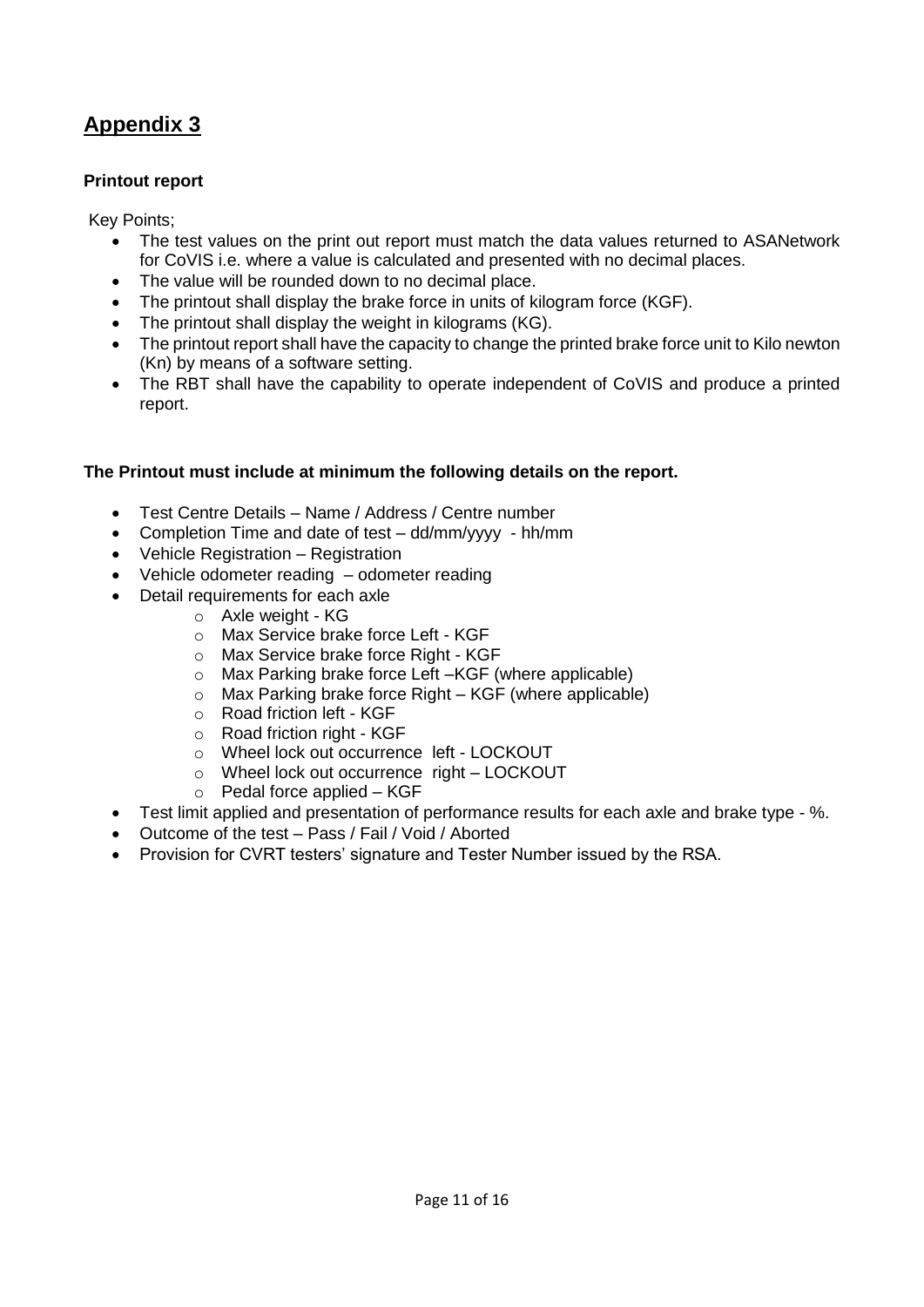## **CITA 9B Quality Requirements Covering Calibration**

### **6.3. Calibration**

**6.3.1** The inspection body shall ensure that there are proper arrangements to adequately control and calibrate vehicle inspection equipment before and during use, in order to ensure its accuracy, its conformity to the relevant requirements and its continued suitability and to provide confidence in decisions based on measurements.

**6.3.2** The calibration procedures, sometimes known as calibration programmes, shall define the calibration processes, their environmental conditions, their frequency, the acceptance criteria and the action to be taken when the results are found unsatisfactory and/or inadequate.

**6.3.3** Quality relevant vehicle inspection equipment shall be calibrated before first use and at least at the following frequencies during in-service use **or** *at other frequencies as prescribed in national regulations***:**

#### *NOTE; All calibration frequencies mentioned in the CITA requirements have been omitted from this Appendix as they are superseded by the prescribed calibration frequencies outlined in the Premises & Equipment Guidelines.*

**6.3.4** Calibration shall be done, where appropriate, against certified equipment having a known and traceable relationship to internationally or nationally recognised standards. Where no such standards exist, the basis used for calibration shall be fully documented, according to the equipment manufacturer's recommendation, if any.

**6.3.5** If vehicle inspection equipment is found to be out of calibration or there are any other systematic errors, the validity of the vehicle inspection results since the date of last calibration shall be reassessed. If there was any relevant non-conformity, the vehicle inspection body shall, as soon as practicable inform the owners/keepers of the affected vehicles and invite them immediately for reinspection, making it clear that there will be no charge for the inspection.

**6.3.6** The calibration status shall be shown clearly on relevant vehicle inspection equipment, preferably by means of suitable markers or labels, indicating at least the date of the last calibration and the date the next calibration is due.

**6.3.7** Reference measurement standards held by the inspection body shall be used for calibration only and not for other purposes. Only competent bodies who can provide traceability to international or national measurement standards shall calibrate reference measurement standards.

**6.3.8** The inspection body shall keep records of all calibrations performed.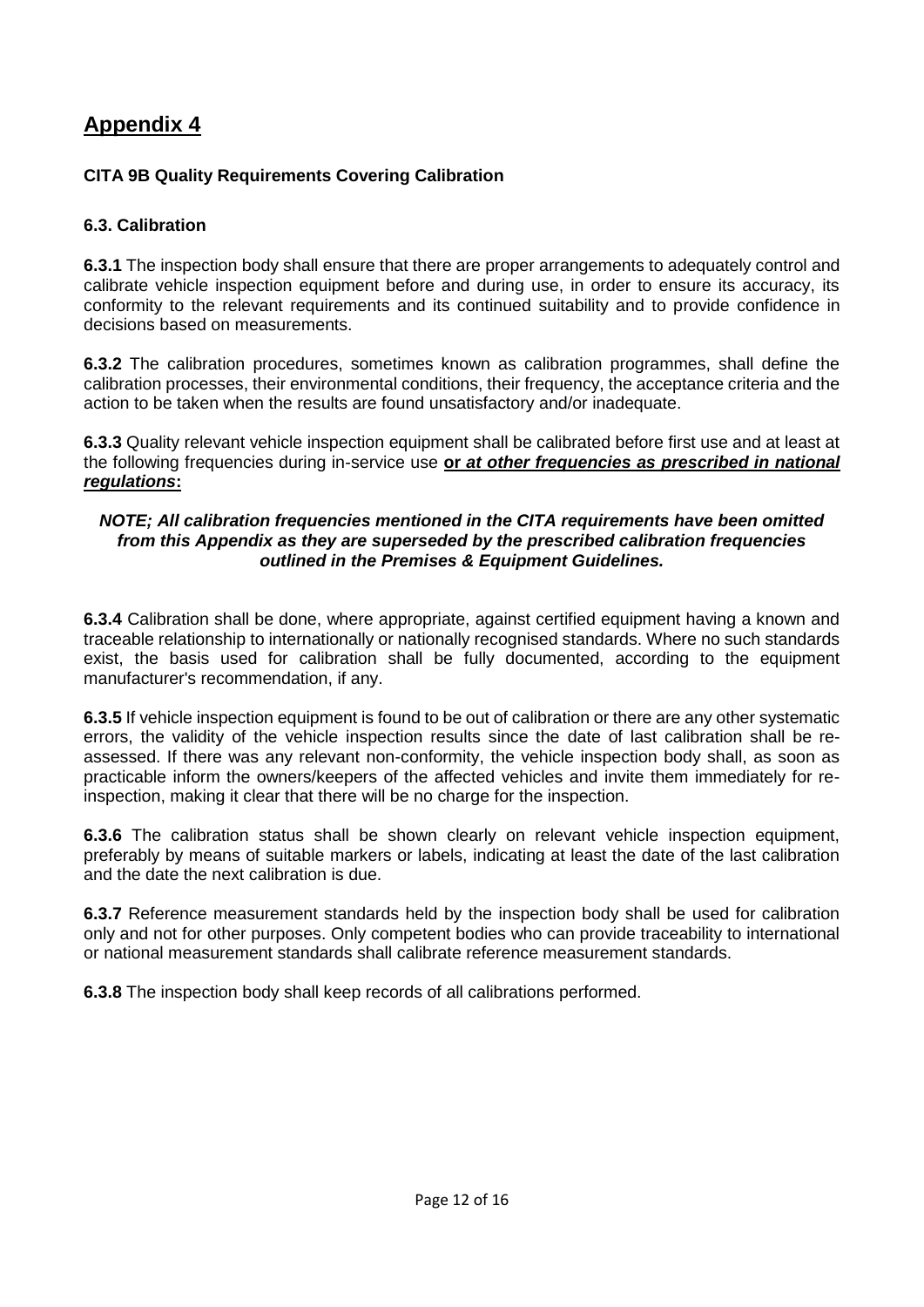#### **Sample XML Stream sent to CoVIS from ASANetwork**

#### **Important Note**

- o **The highlighted content in the sample below shows the minimum fields required**
- o The data must be returned to ASANetwork in the correct format
- o All XML must be valid or will be rejected
- $\circ$  The sample file contains results for a 2 axle vehicle
- o The XML should output all raw data including decimal values
- o The results must relate to the test Order ID received from CoVIS. The registration number is not read when processing the results

#### **SAMPLE ONLY**

```
<?xml version="1.0" encoding="ISO-8859-1" standalone="no" ?>
<!DOCTYPE RESULTS SYSTEM "awnres.dtd">
<!-- Created 24.10.2014 15:16:26 with AWNX32.dll Version 2.0.0 Build 50 -->
<RESULTS>
  <RESULTSHEADER>
    <COUNTRY>
      <REGULATION>GERMAN</REGULATION>
      <LANGUAGE>GERMAN</LANGUAGE>
     </COUNTRY>
     <CUSTOMER>
       <NAME> </NAME>
      <ADDRESS>DOWNINGS NTH
PROSPEROUS</ADDRESS>
      <ZIP>N1</ZIP>
      <CITY>NAAS</CITY>
       <ORDER>1170001494/10</ORDER>
     </CUSTOMER>
     <VEHICLE>
      <IDENT>
         <REGISTRATION>95-KE-2149</REGISTRATION>
        <MANUFACTURER>Toyota</MANUFACTURER>
        <MODEL>HILUX</MODEL>
         <VIN>JT131LNA409037921</VIN>
       </IDENT>
       <DATA>
         <ODOMETER>173202</ODOMETER>
      </DATA>
    </VEHICLE>
  </RESULTSHEADER>
  <RESULT OBJECT="BRAKE">
    <TITLE>Bremsenprüfung</TITLE>
     <HEADER>
      <EQUIPMENT TYPE="BRAKE">
        <TITLE>Bremsenprüfstand</TITLE>
        <MANUFACTURER>SAXON</MANUFACTURER>
        <MODEL>B67/60/70</MODEL>
        <SERIAL_NO>2014003</SERIAL_NO>
        <VERSION>2.0.1.5</VERSION>
      </EQUIPMENT>
      <START_TEST>24.10.2014 15:15:22</START_TEST>
      <END_TEST>24.10.2014 15:16:26</END_TEST>
```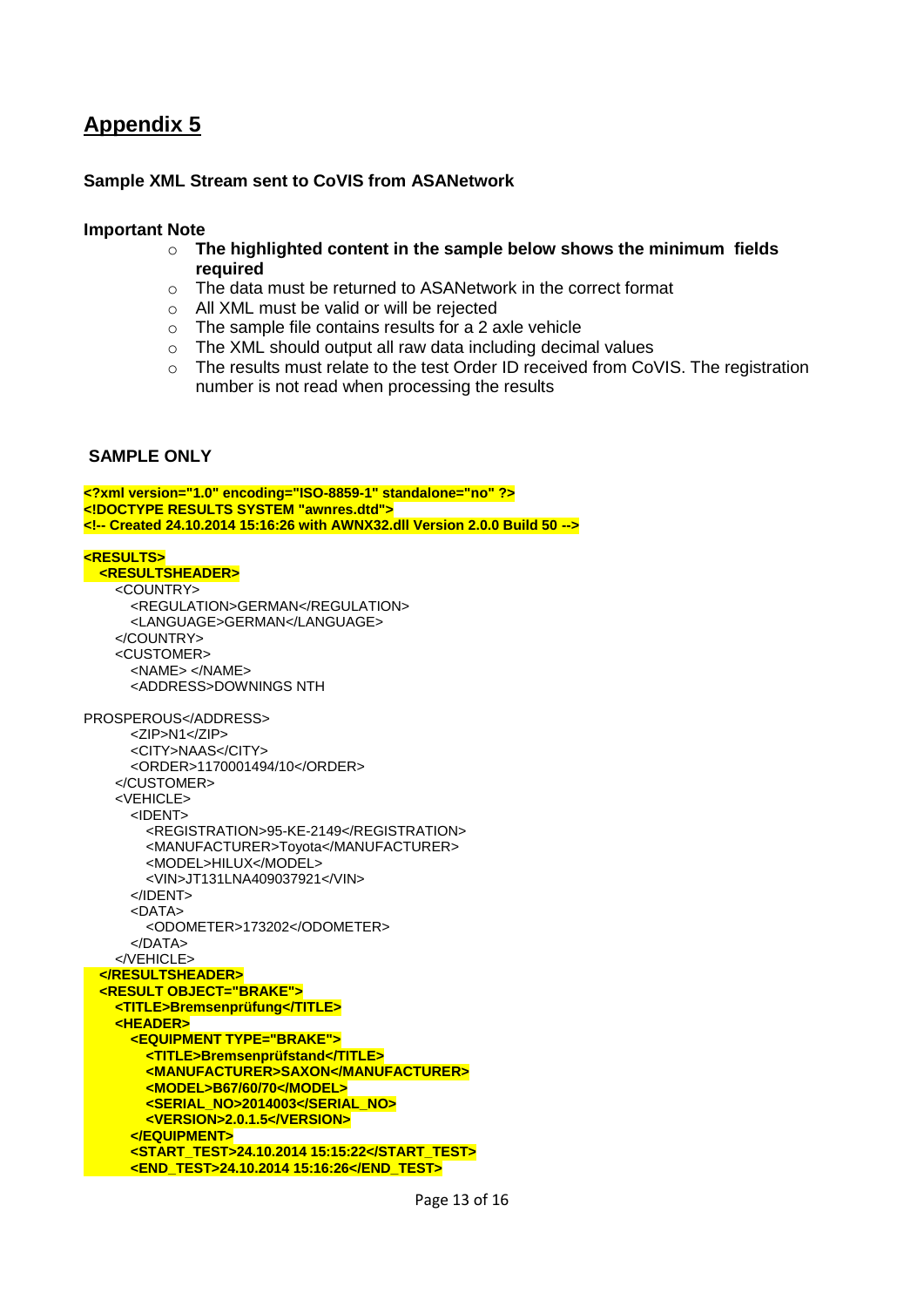Page 14 of 16  **</HEADER> <SECTION OBJECT="STANDARD" AXLE="1"> <TITLE>Achse 1</TITLE>** <MEAS OBJECT="AXLE\_WEIGHT"> <TITLE>Achsgewicht</TITLE> <VALUE UNIT="kg">1013</VALUE> </MEAS> **<STEP OBJECT="SERVICE\_BRAKE">** <TITLE>Betriebsbremse</TITLE> <MEAS OBJECT="ROAD\_FRICTION" LOC="LEFT"> <TITLE>Rollwiderstand links</TITLE> <VALUE UNIT="N">459</VALUE> </MEAS> <MEAS OBJECT="ROAD\_FRICTION" LOC="RIGHT"> <TITLE>Rollwiderstand rechts</TITLE> <VALUE UNIT="N">409</VALUE> </MEAS> **<MEAS OBJECT="BRAKEFORCE" LOC="LEFT"> <TITLE>Bremskraft links</TITLE> <VALUE UNIT="N" TYPE="MAX">4107</VALUE> </MEAS> <MEAS OBJECT="BRAKEFORCE" LOC="RIGHT"> <TITLE>Bremskraft rechts</TITLE> <VALUE UNIT="N" TYPE="MAX">3025</VALUE> </MEAS>** <MEAS OBJECT="BRAKEFORCE"> <TITLE>Bremskraftdifferenz</TITLE> <VALUE UNIT="%" TYPE="DELTA">26</VALUE> </MEAS> **<MEAS OBJECT="WHEEL\_WEIGHT\_STAT" LOC="LEFT"> <TITLE>Radlast stat. links</TITLE> <VALUE UNIT="kg">478</VALUE> </MEAS>** <MEAS OBJECT="BRAKING\_RATIO" LOC="LEFT"> <TITLE>Radabbremsung links</TITLE> <VALUE UNIT="%">88</VALUE> </MEAS> **<MEAS OBJECT="WHEEL\_WEIGHT\_STAT" LOC="RIGHT"> <TITLE>Radlast stat. rechts</TITLE> <VALUE UNIT="kg">535</VALUE> </MEAS>** <MEAS OBJECT="BRAKING\_RATIO" LOC="RIGHT"> <TITLE>Radabbremsung rechts</TITLE> <VALUE UNIT="%">58</VALUE> </MEAS> <MEAS OBJECT="AXLE\_WEIGHT\_STAT"> <TITLE>Achslast stat.</TITLE> <VALUE UNIT="kg">1013</VALUE> </MEAS> <MEAS OBJECT="BRAKING\_RATIO"> <TITLE>Achsabbremsung</TITLE> <VALUE UNIT="%">72</VALUE> </MEAS> </STEP> </SECTION>  **<SECTION OBJECT="STANDARD" AXLE="2"> <TITLE>Achse 2</TITLE>** <MEAS OBJECT="AXLE\_WEIGHT"> <TITLE>Achsgewicht</TITLE> <VALUE UNIT="kg">744</VALUE> </MEAS> <STEP OBJECT="SERVICE\_BRAKE"> <TITLE>Betriebsbremse</TITLE> <MEAS OBJECT="ROAD\_FRICTION" LOC="LEFT"> <TITLE>Rollwiderstand links</TITLE> <VALUE UNIT="N">216</VALUE> </MEAS>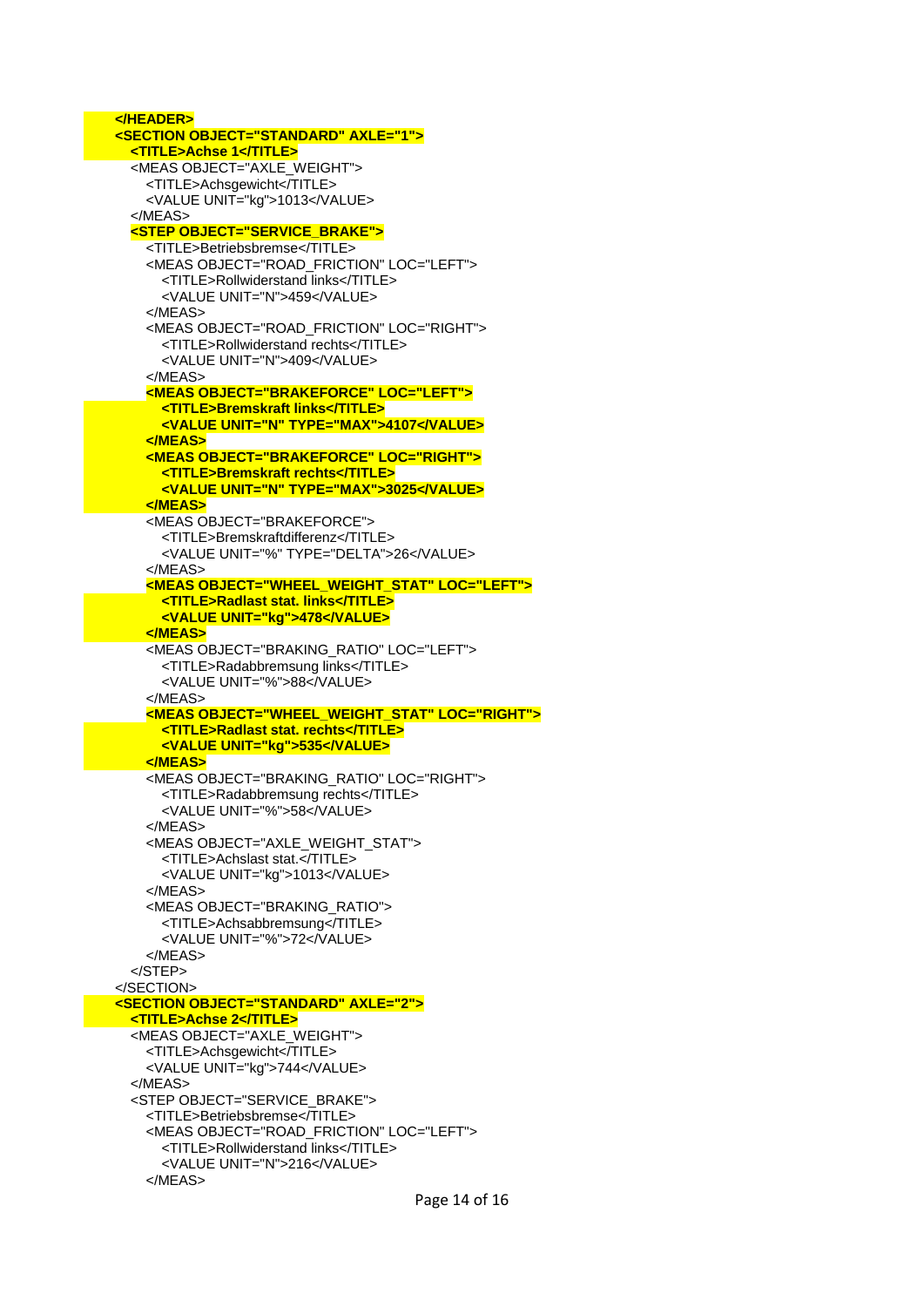<MEAS OBJECT="ROAD\_FRICTION" LOC="RIGHT"> <TITLE>Rollwiderstand rechts</TITLE> <VALUE UNIT="N">186</VALUE> </MEAS> **<MEAS OBJECT="BRAKEFORCE" LOC="LEFT"> <TITLE>Bremskraft links</TITLE> <VALUE UNIT="N" TYPE="MAX">2674</VALUE> </MEAS> <MEAS OBJECT="BRAKEFORCE" LOC="RIGHT"> <TITLE>Bremskraft rechts</TITLE> <VALUE UNIT="N" TYPE="MAX">2479</VALUE> </MEAS>** <MEAS OBJECT="BRAKEFORCE"> <TITLE>Bremskraftdifferenz</TITLE> <VALUE UNIT="%" TYPE="DELTA">7</VALUE> </MEAS> **<MEAS OBJECT="WHEEL\_WEIGHT\_STAT" LOC="LEFT"> <TITLE>Radlast stat. links</TITLE> <VALUE UNIT="kg">364</VALUE> </MEAS>** <MEAS OBJECT="BRAKING\_RATIO" LOC="LEFT"> <TITLE>Radabbremsung links</TITLE> <VALUE UNIT="%">75</VALUE>  $\angle$ /MFAS  **<MEAS OBJECT="WHEEL\_WEIGHT\_STAT" LOC="RIGHT"> <TITLE>Radlast stat. rechts</TITLE> <VALUE UNIT="kg">380</VALUE> </MEAS>** <MEAS OBJECT="BRAKING\_RATIO" LOC="RIGHT"> <TITLE>Radabbremsung rechts</TITLE> <VALUE UNIT="%">67</VALUE> </MEAS> <MEAS OBJECT="AXLE\_WEIGHT\_STAT"> <TITLE>Achslast stat.</TITLE> <VALUE UNIT="kg">744</VALUE> </MEAS> <MEAS OBJECT="BRAKING\_RATIO"> <TITLE>Achsabbremsung</TITLE> <VALUE UNIT="%">71</VALUE> </MEAS>  **</STEP> <STEP OBJECT="PARKING\_BRAKE"> <TITLE>Feststellbremse</TITLE> <MEAS OBJECT="BRAKEFORCE" LOC="LEFT"> <TITLE>Bremskraft links</TITLE> <VALUE UNIT="N" TYPE="MAX">2120</VALUE> </MEAS> <MEAS OBJECT="BRAKEFORCE" LOC="RIGHT"> <TITLE>Bremskraft rechts</TITLE> <VALUE UNIT="N" TYPE="MAX">1447</VALUE> </MEAS>** <MEAS OBJECT="BRAKEFORCE"> <TITLE>Bremskraftdifferenz</TITLE> <VALUE UNIT="%" TYPE="DELTA">32</VALUE> </MEAS> <MEAS OBJECT="WHEEL\_WEIGHT\_STAT" LOC="LEFT"> <TITLE>Radlast stat. links</TITLE> <VALUE UNIT="kg">364</VALUE> </MEAS> <MEAS OBJECT="BRAKING\_RATIO" LOC="LEFT"> <TITLE>Radabbremsung links</TITLE> <VALUE UNIT="%">59</VALUE> </MEAS> <MEAS OBJECT="WHEEL\_WEIGHT\_STAT" LOC="RIGHT"> <TITLE>Radlast stat. rechts</TITLE> <VALUE UNIT="kg">380</VALUE> </MEAS>